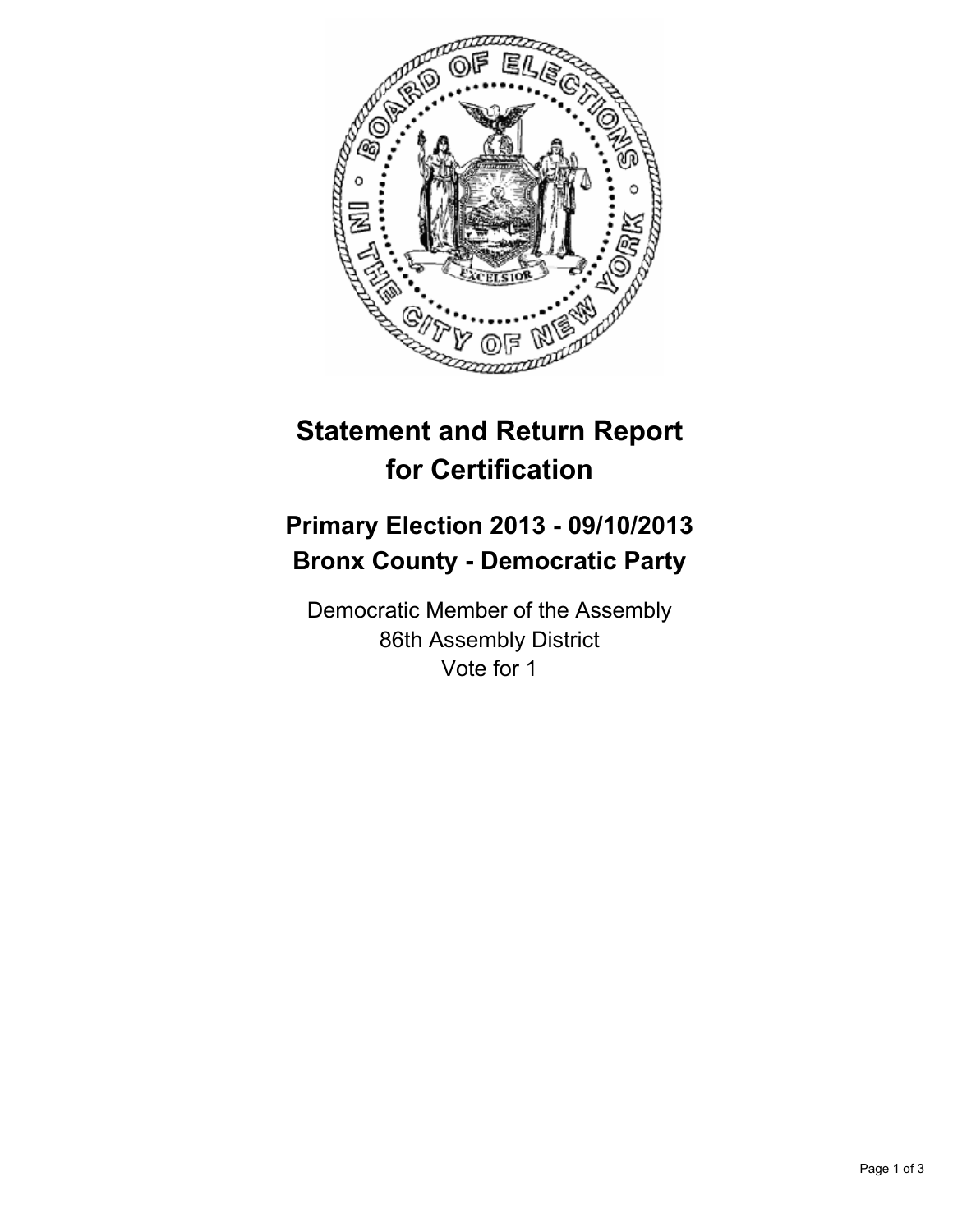

### **Assembly District 86**

| <b>EMERGENCY</b>          | 291      |
|---------------------------|----------|
| ABSENTEE/MILITARY         | 106      |
| <b>FEDERAL</b>            | 0        |
| SPECIAL PRESIDENTIAL      | $\Omega$ |
| AFFIDAVIT                 | 141      |
| <b>MELANIE R. JOHNSON</b> | 499      |
| <b>KENY A. NUNEZ</b>      | 197      |
| ELIZABETH ORTIZ           | 442      |
| <b>VICTOR PICHARDO</b>    | 1,250    |
| <b>HECTOR R. RAMIREZ</b>  | 1,178    |
| <b>HAILE M. RIVERA</b>    | 708      |
| YUDELKA TAPIA             | 1,066    |
| <b>Total Votes</b>        | 5,340    |